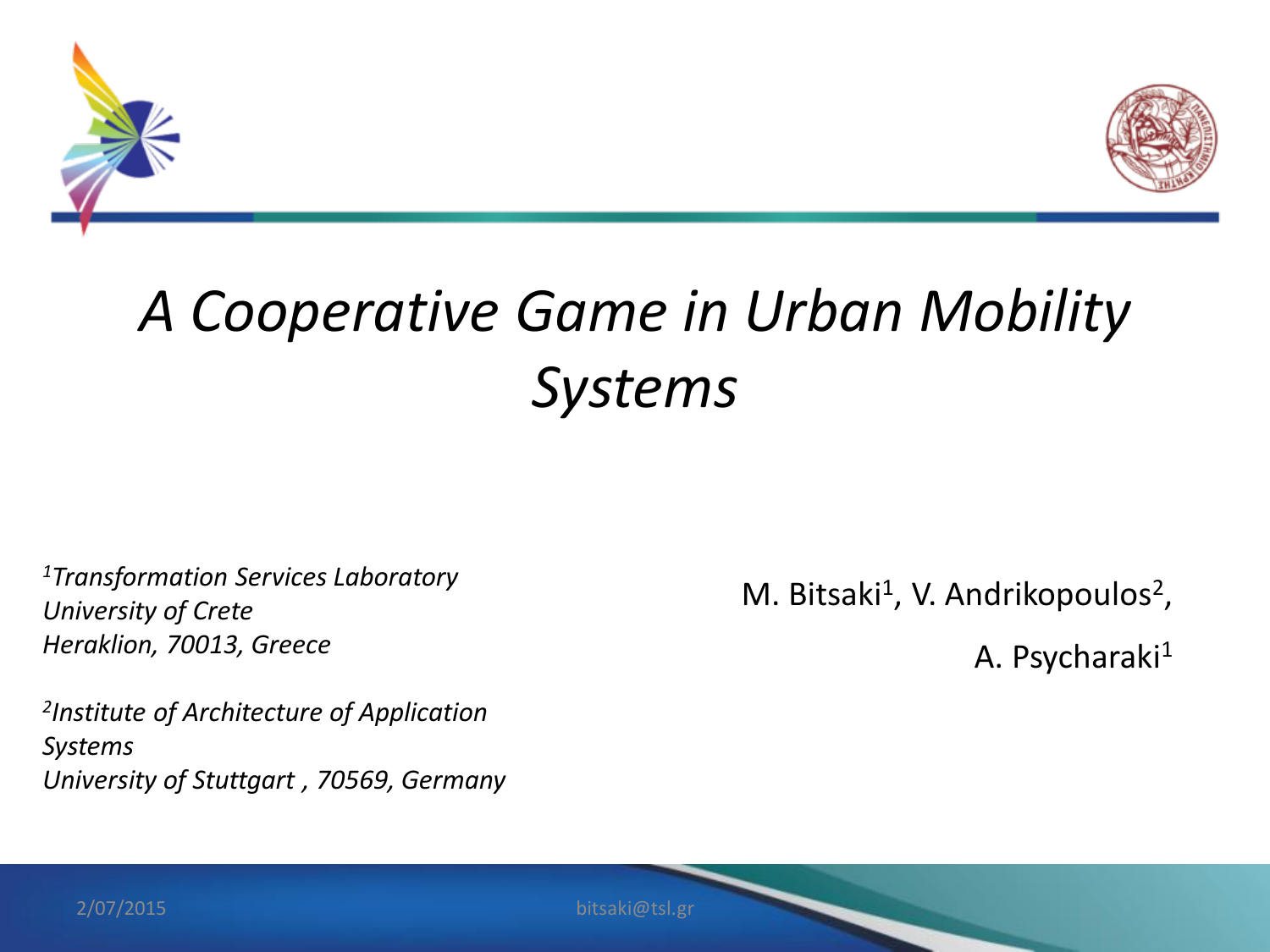

### **Outline**



- Smart City
- Urban Mobility System
- The ALLOW Ensembles Model
- Game Theoretic Approach
- Conclusions and Future Work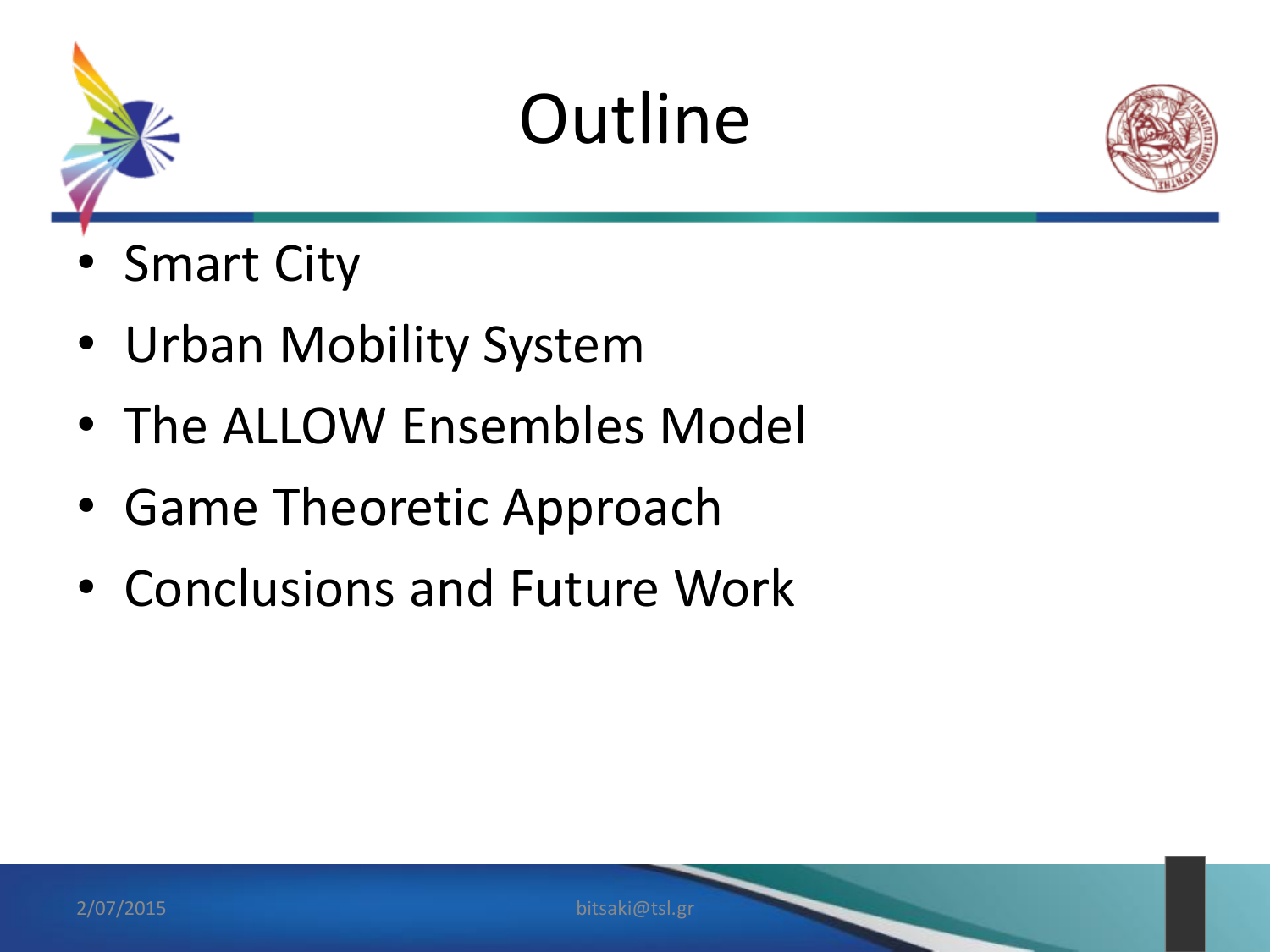

### Smart City



- **Passengers** 
	- **Objectives**
	- Preferences
	- Utility functions
- Transportation companies
	- Dynamic Routes
	- Collective Routes
	- Adaptive
- Environmental Changes
	- Traffic
	- **Breakdowns**
- Urban Mobility System
	- High service quality
	- Cost Optimization
	- Eco friendly

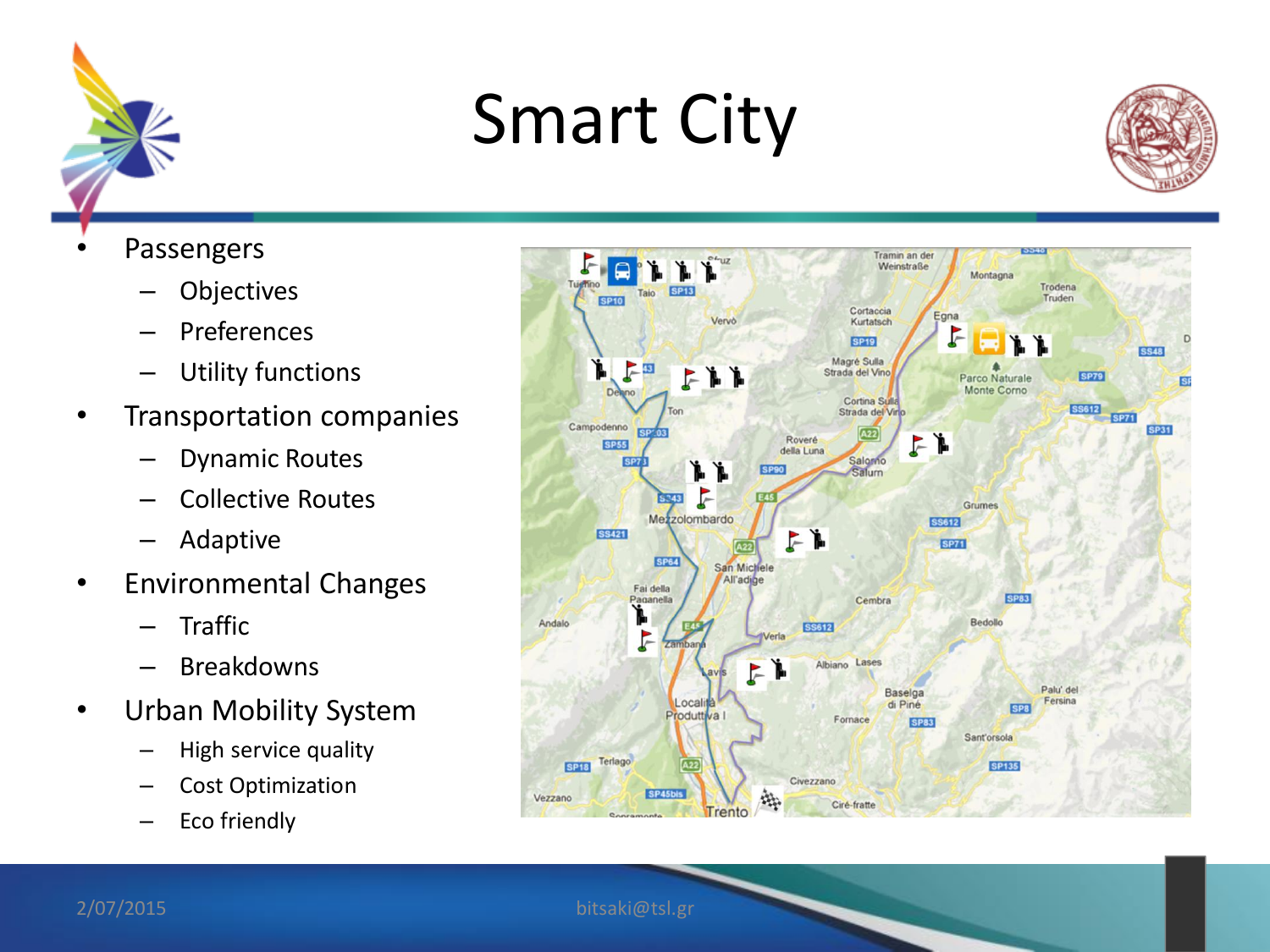



- A multi-modal transport system
	- Supervises three means of transportation: Regular bus, FlexiBus and Car pooling
	- Smart services
		- provide the passengers with a universal tool for planning complex trips involving more than one modes
		- creates integrated notification and support system
		- exploit related services on the go (ticket purchase, car pool reservation, …)

Allow Ensembles, 7th Framework EU FET project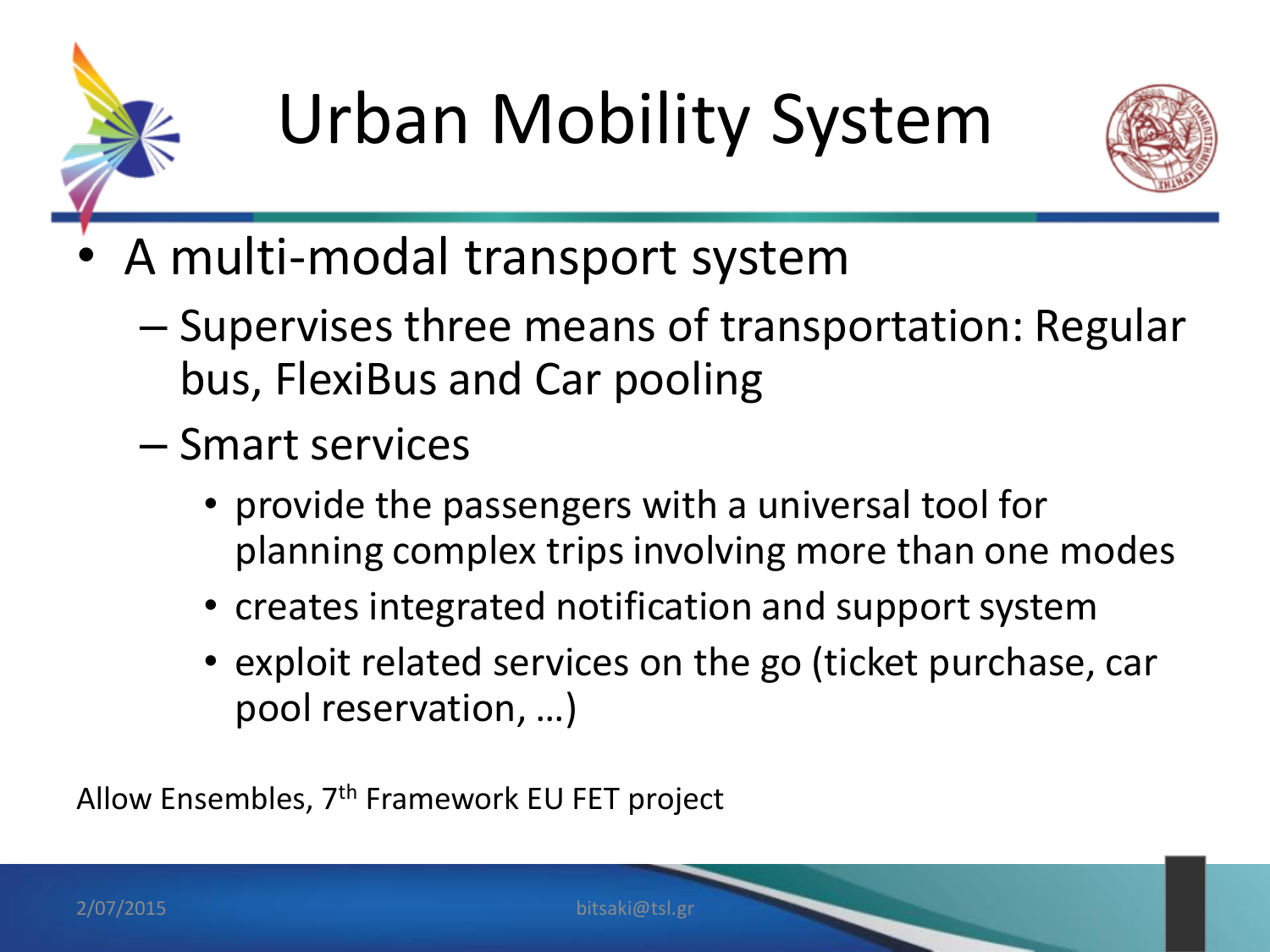

#### FlexiBus Scenario



- A FlexiBus system manages and operates FlexiBuses for different routes at the same time
- A route is a set of pick-up points
- We consider two phases in the lifecycle of a route:
	- The pre-booking phase: a route is going to be executed if a certain number of requests is reached until a certain deadline
	- The execution phase: the route is bound to start or it has already started
- The pick-up points of a route are bound to change at the execution phase
	- Add a pick-up point due to a new request
	- Remove a pick-up point after a cancellation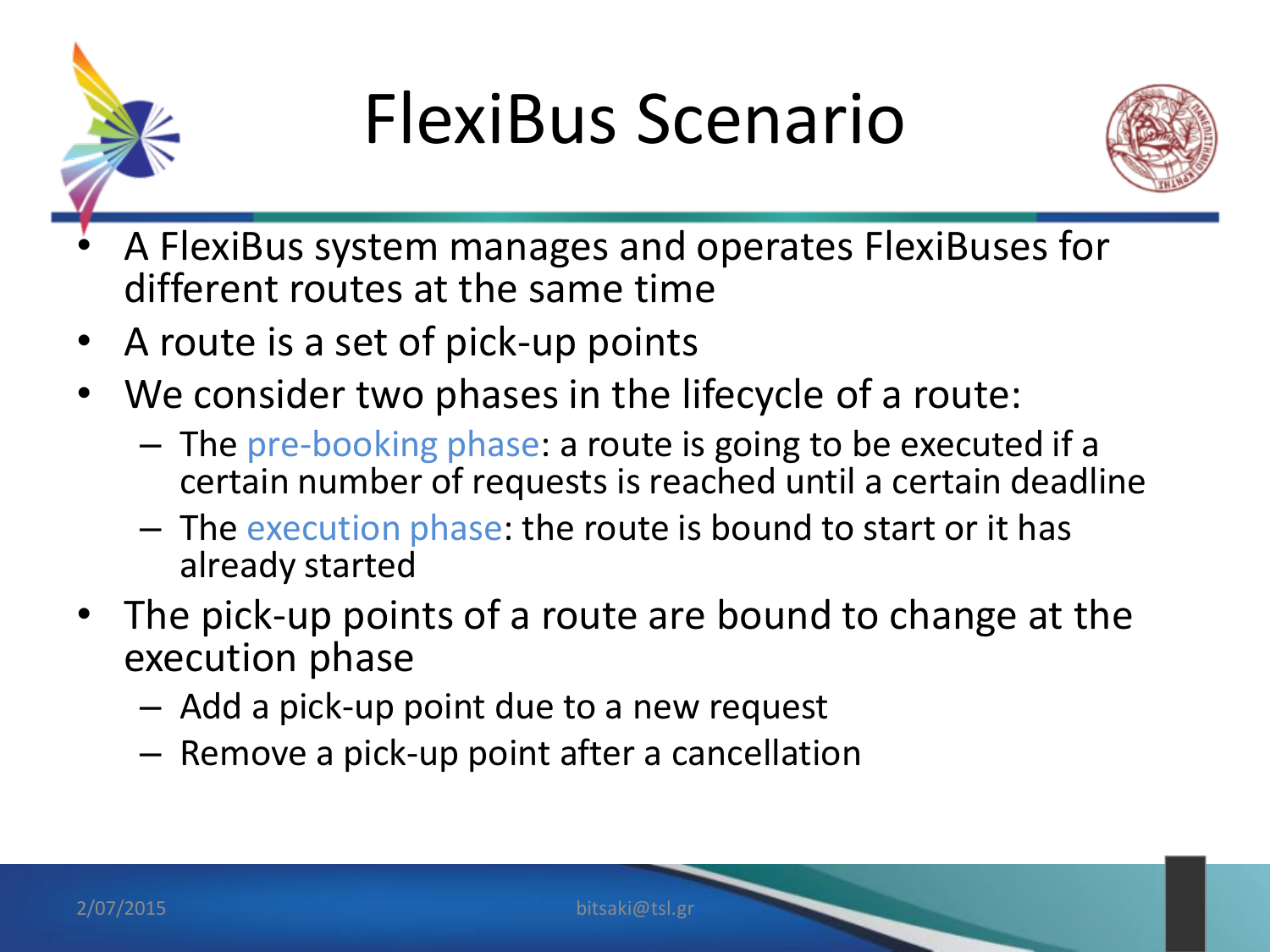

### FlexiBus Scenario: Entities



#### • **Passengers**

– Make requests specifying origin, destination, desired arrival time and other preferences

#### • **Bus driver**

- is assigned a precise route
- communicates with an assigned **Route Manager** to ask for the next pick-up point and to communicate information

#### • **FlexiBus Manager**

- collects necessary information (i.e. traffic, closed roads, events, etc.) and available resources (i.e. available buses)
- generates alternative routes
- **Payment Manager**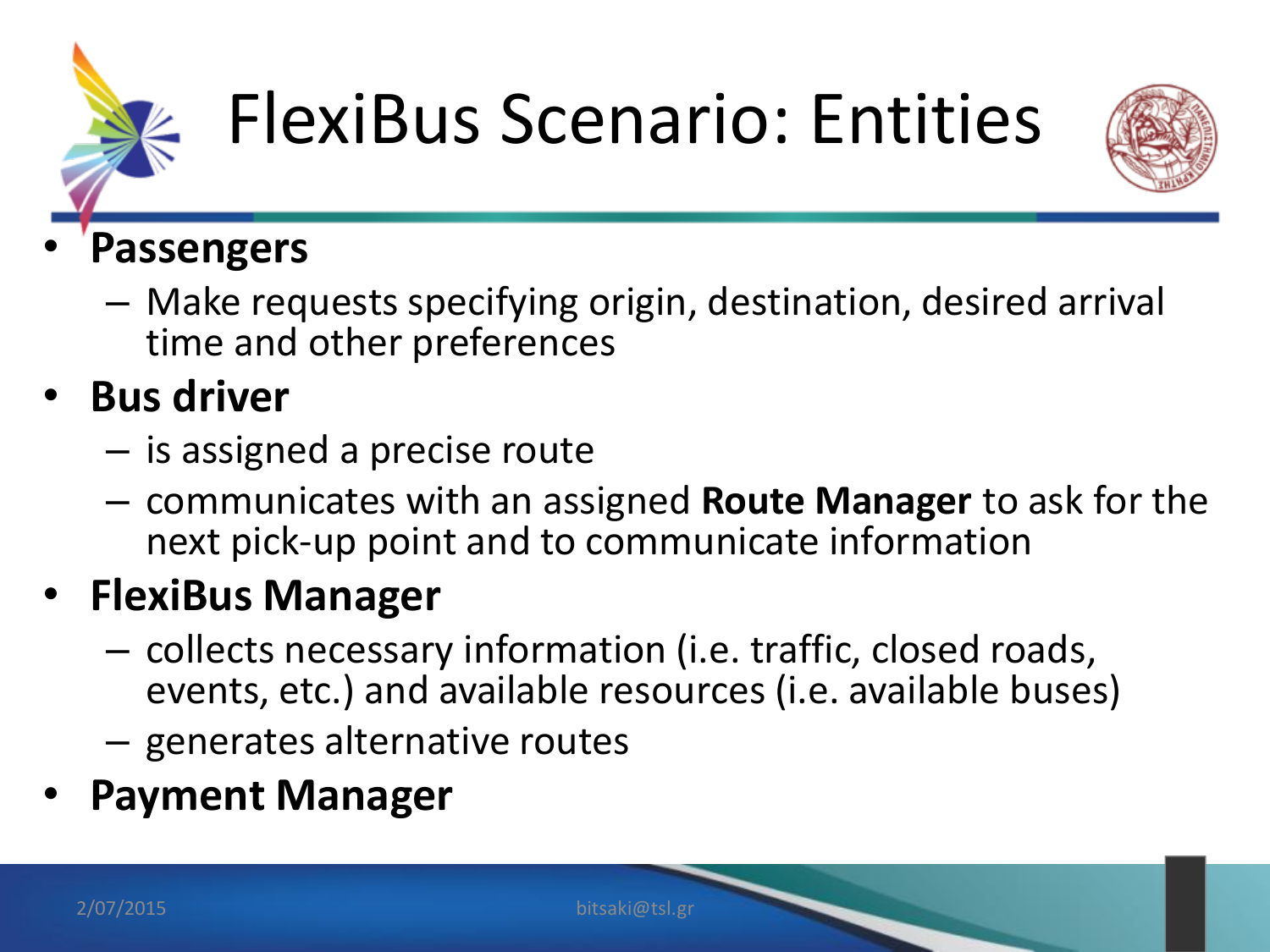

#### Entity's Utility



- The *utility* of an entity is a measure of satisfaction experienced by the entity for using a service (e.g. participating in a route)
	- Calculated by the entity according to
		- Its preferences (that are publicly known)
		- Private information
	- Entities make choices to maximize their utility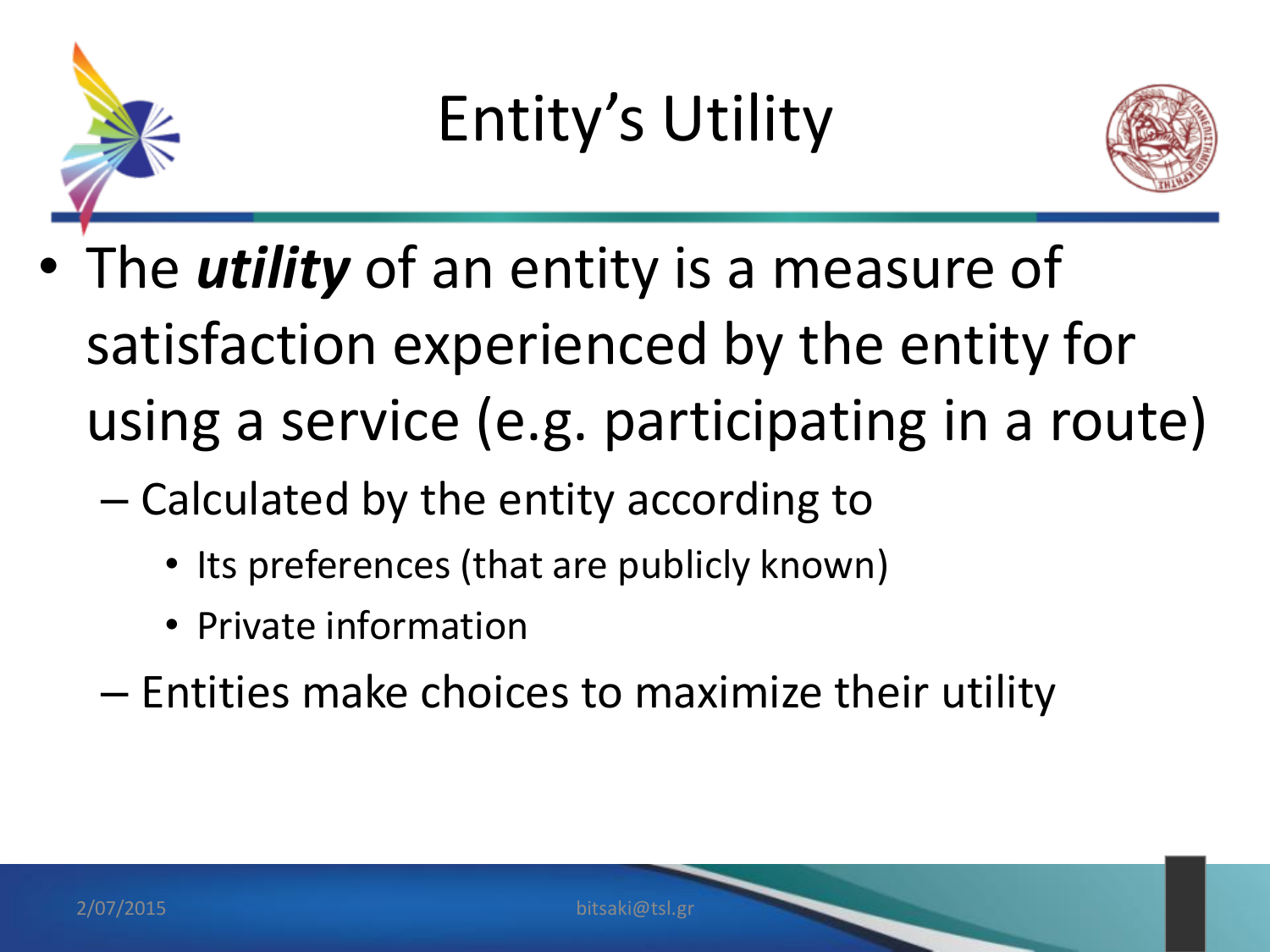

# Entity's Utility (Example)



- Consider Peter sending the request (Destination: Lions square, arrival time: 21.30) to Urban Mobility System with preferences
	- Non-smoking bus (demanded)
	- Window seat (desired)
- Consider the following candidate routes
	- Route A (at a cost of 10 Euros): non-smoking bus, window seat
	- Route B (at a cost of 12 Euros): non-smoking bus, aisle seat
	- Route C (at a cost of 7 Euros): non-smoking bus, aisle seat
- Route A has higher utility to Peter than Route B but not clear for Route C (it depends on how Peter values money)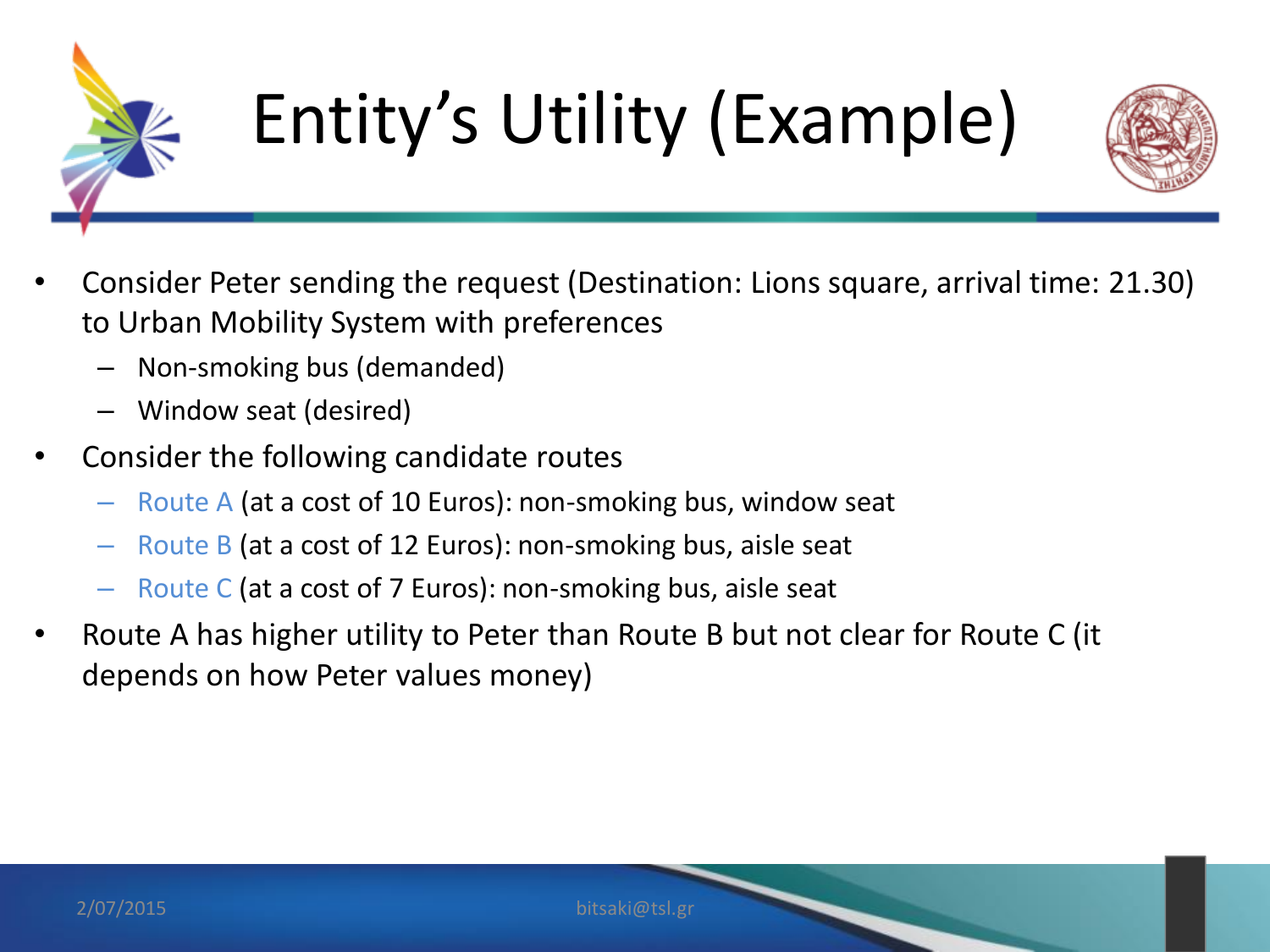

#### A model of Collaboration in a FlexiBus Route



- We consider a route between an origin and a destination as a number of pick-up points assigned to a number of passengers that share a common FlexiBus in order to decrease transportation costs and benefit from cooperating
- Objectives:
	- Identify and measure the collective benefits they get by sharing a common mode of transportation
	- Determine travel costs so that all passengers benefit from cooperation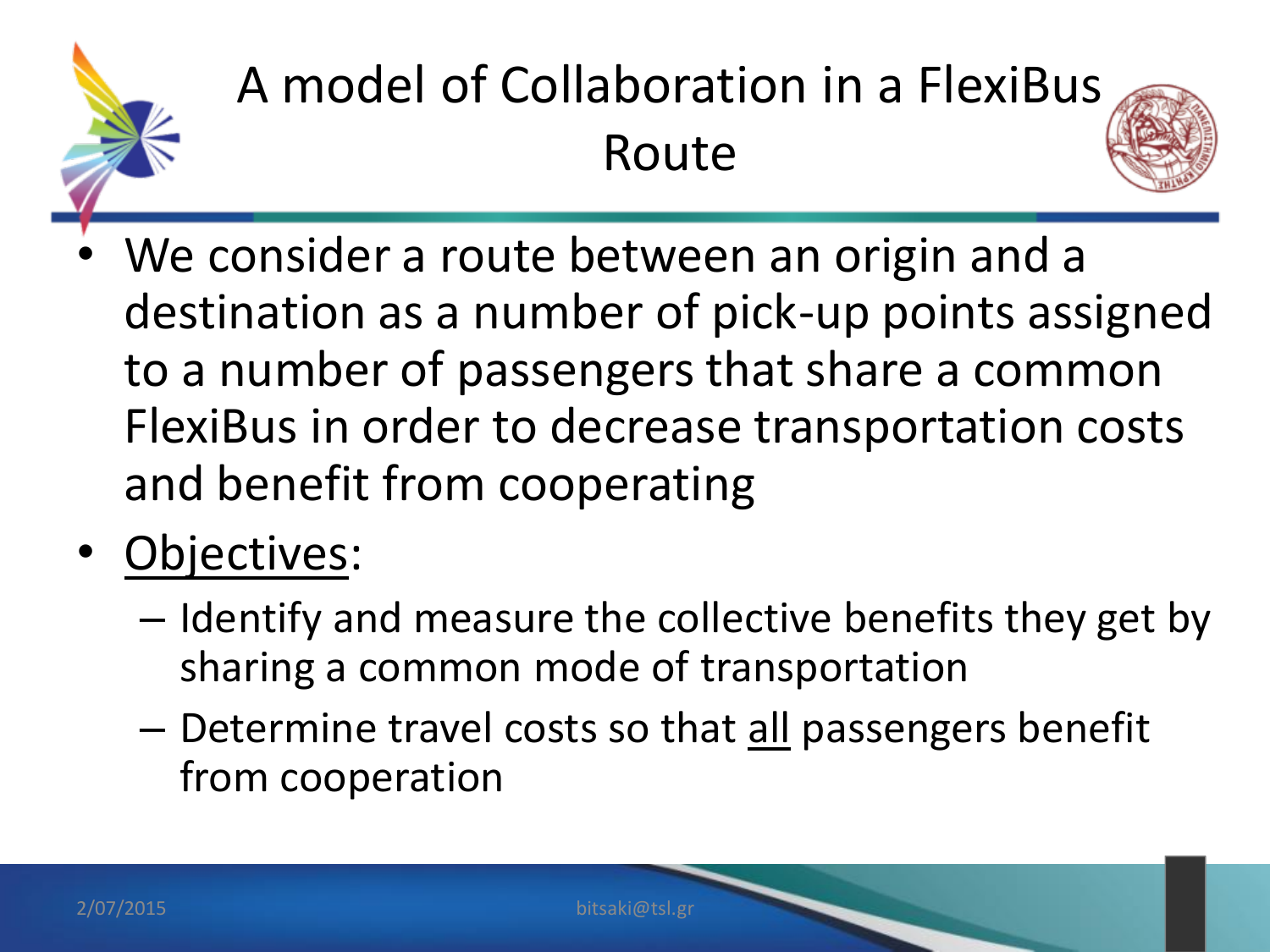



- A **cooperative game** is a pair  $(N, u)$ , where
	- $-$  N is a finite set of players
	- $u: 2^N \to R$  associates with each **coalition**  $S \subseteq N$  a real-valued payoff  $u(S)$  that the coalition's members can distribute among themselves (characteristic function)
	- We assume that  $u(\emptyset) = 0$
- Focus is on what groups of agents, rather than individual agents, can achieve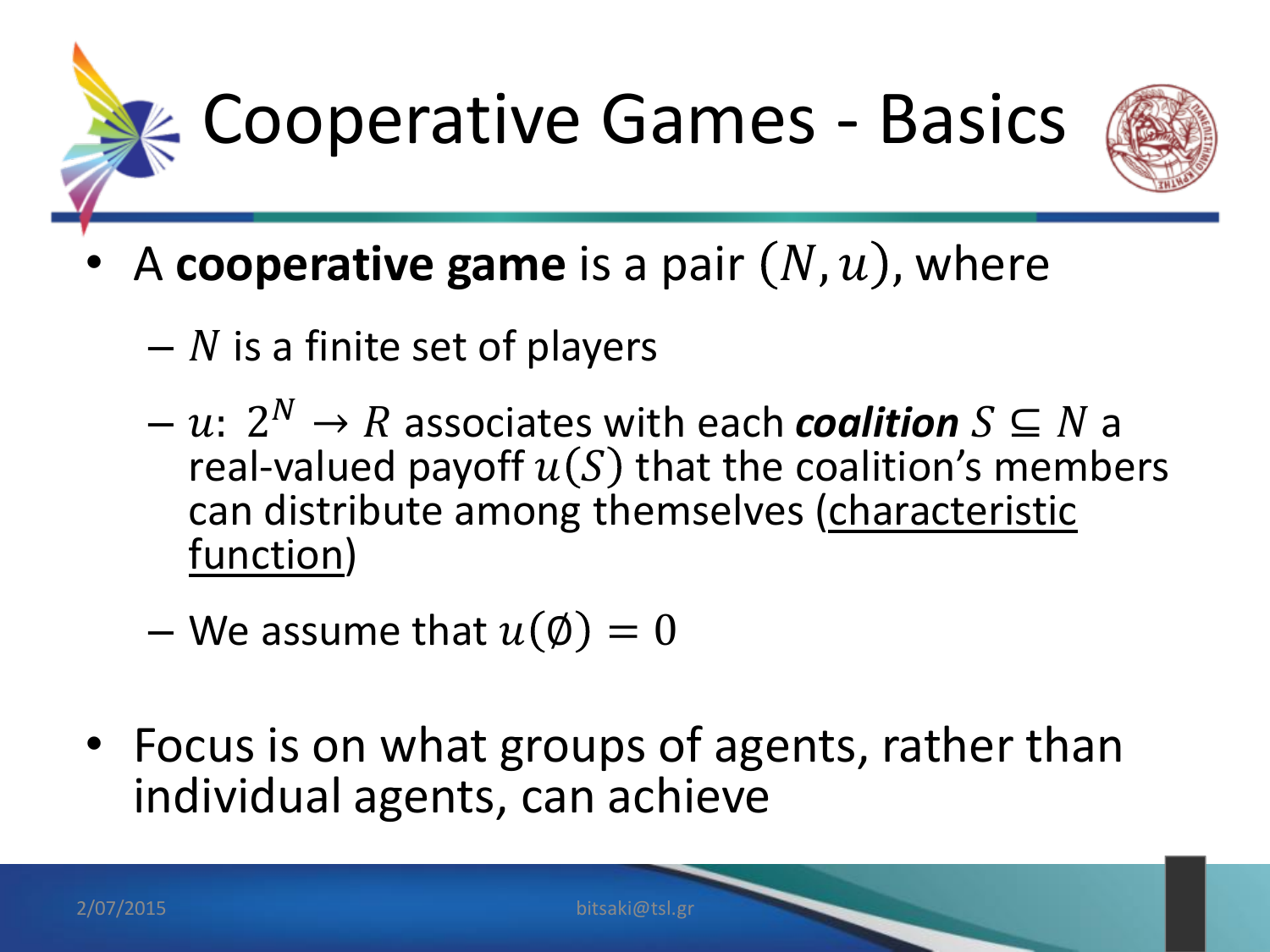



- Cooperative game theory is used to answer two fundamental questions:
	- Which coalition will form?
	- How should that coalition divide its payoff among its members?
- **Super- additive game**
	- $u(S \cup T) \geq u(S) + u(T)$  for all  $S, T \subset N: S \cap T = \emptyset$
	- The value of two coalitions will be no less than the sum of their individual values
	- The grand coalition has the highest payoff among all coalitions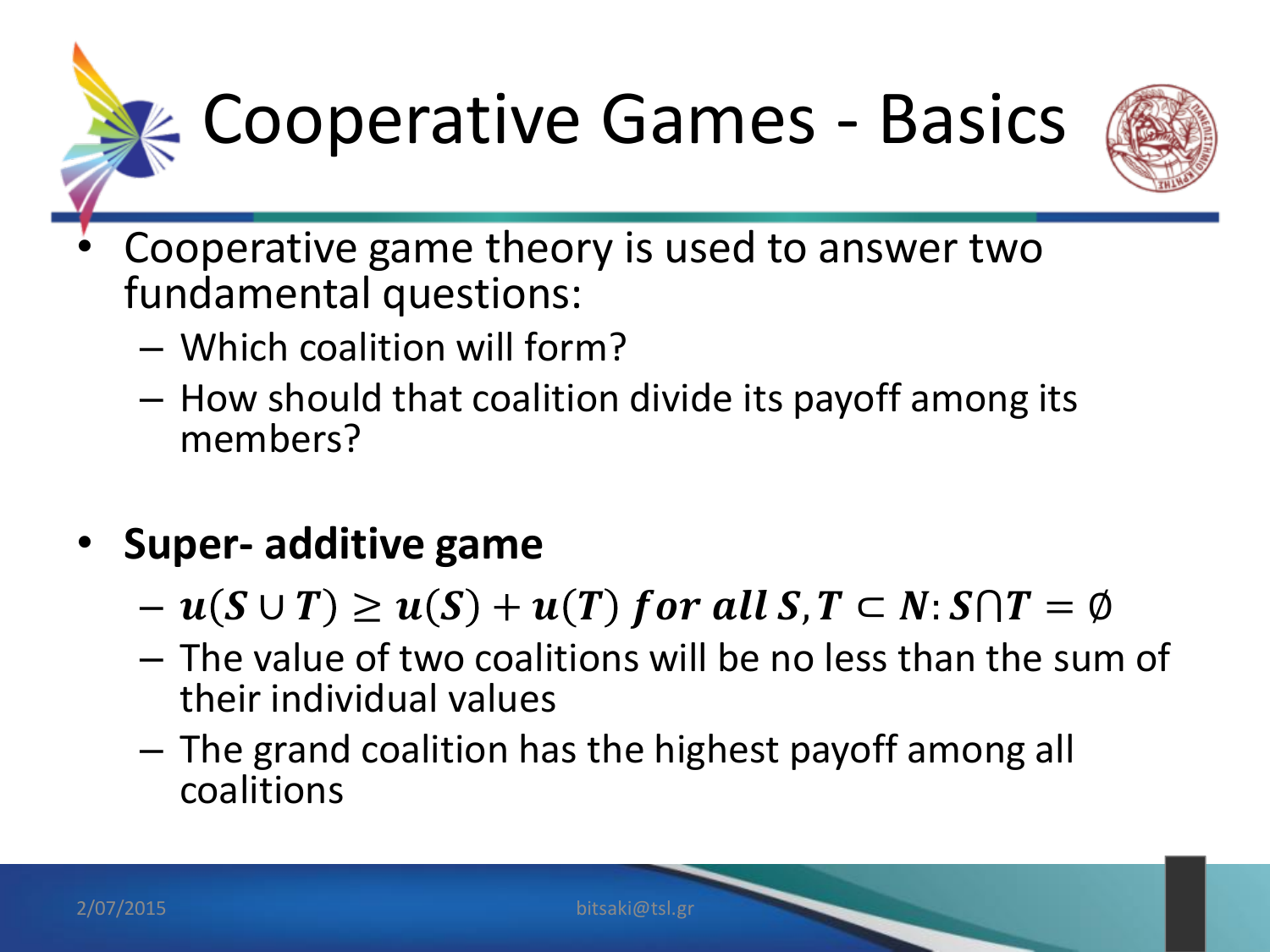

- Why use cooperative games
	- Helpful tool **if** performance of an intelligent system and its entities can be improved when several players cooperate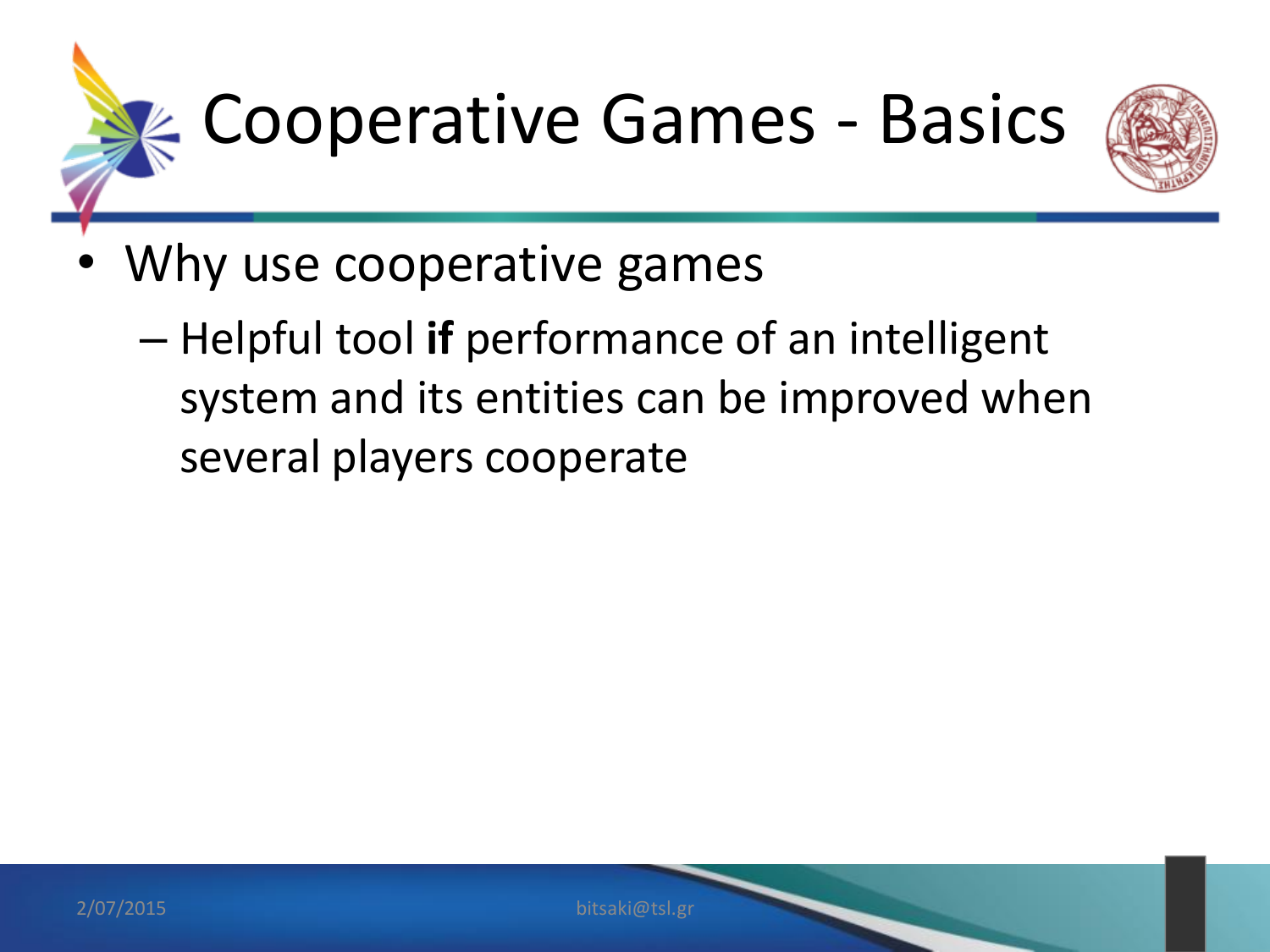

- **Assumptions** 
	- Consider a FlexiBus route with predefined origin, destination and intermediary pickup points
	- The number of passengers and the respective pickup points are known
- We define a cooperative game to model **collectiveness** of passengers that results in

– Improving their utility through cost sharing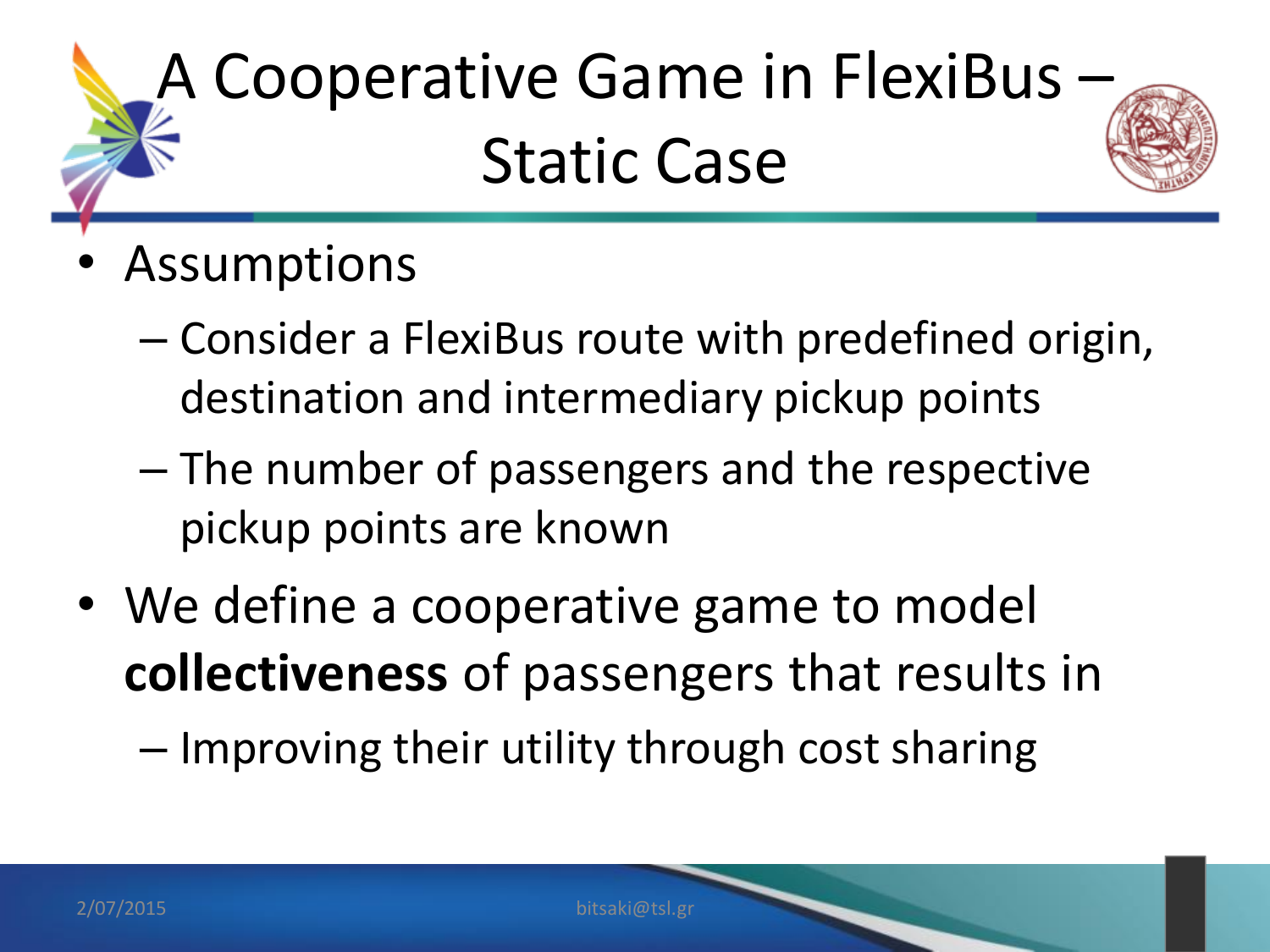

- Definition of the game
	- **Players**: set *N* of passengers of the route who make coalitions and create a cost (the cost of the route) that is to be allocated to them according to their utilization of the route
	- $-$  Cost function  $c\colon 2^N\to\mathbb{R}$ , where  $c(S)$  is the cost of the route used by the set  $S \subseteq N$  of the passengers

$$
c(S) = F + \sum_{i=1}^{|S|} n_i G
$$

where  $F, G$  are constants and  $n_i$  is the number of pickup points through the origin and destination of the i<sup>th</sup> passenger in  $S$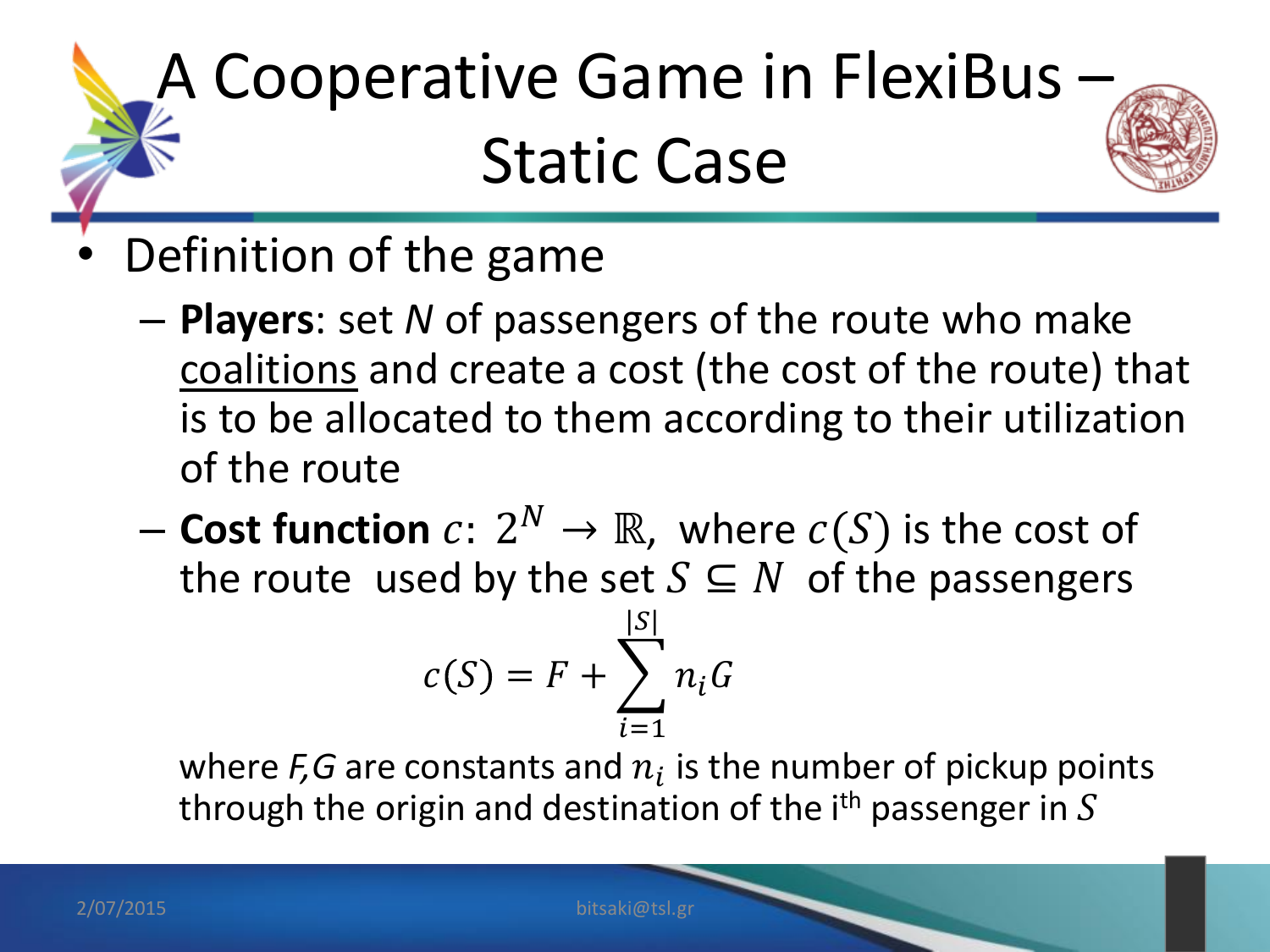

#### **Objectives**

- 1. Determine the coalition that will eventually be formed
- 2. Allocate cost incurred for final coalition
- Game outcome
	- **1. Grand coalition**: all players have an incentive to cooperate
		- $c(S_1 \cup S_2) \leq c(S_1) + c(S_2)$ , for all  $S_1, S_2 \subset N$
	- 2. Allocation  $x(c) = (x_1, ..., x_n)$  of  $c(N)$  among passengers:
		- $x_i(c) = \sum_{s \subset N, i \in S} \frac{(|s|-1)!(n-|s|)!}{n!}$  $\frac{n!(n-|S|)!}{n!} [c(S) - c(S_{-i})]$  (SHAPLEY VALUE)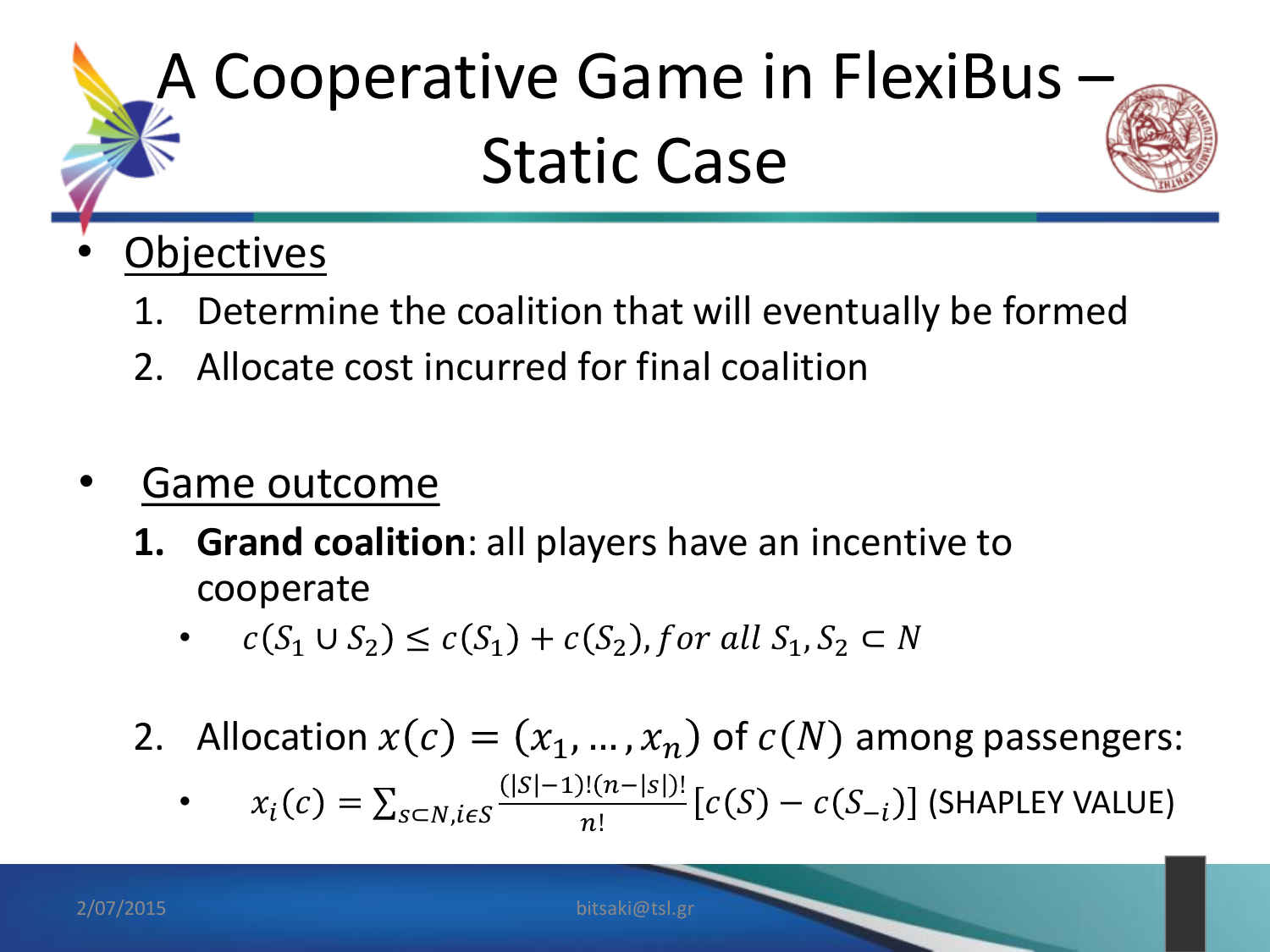

- Costs are shared in such a way such that individual users each have an incentive to cooperate
	- the cost of running one bus along a route is in principle cheaper than having two buses doing different routes between the same origin and destination points, and
	- the cost of having two passengers in the bus is less than the sum of the costs of having each one of the passengers alone in the bus.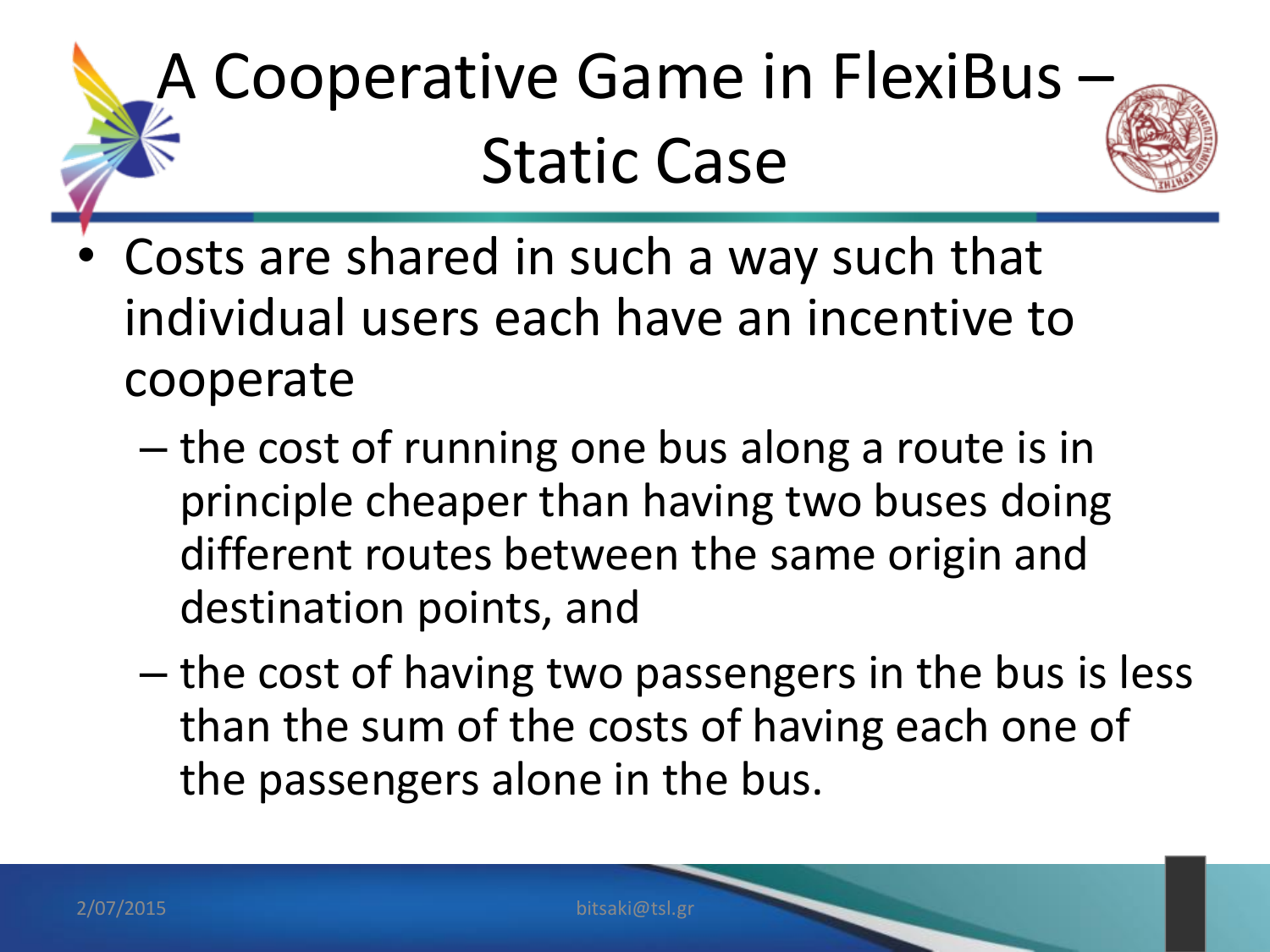- The properties for allocation  $x$  are the following:
- $\sum_{i \in N} x_i = c(N)$ : feasibility of the grand coalition (costs are reimbursed)
- $x_i \leq c(\{i\})$   $\forall i \in N$ : no player pays a higher price in the grand coalition than he would do independently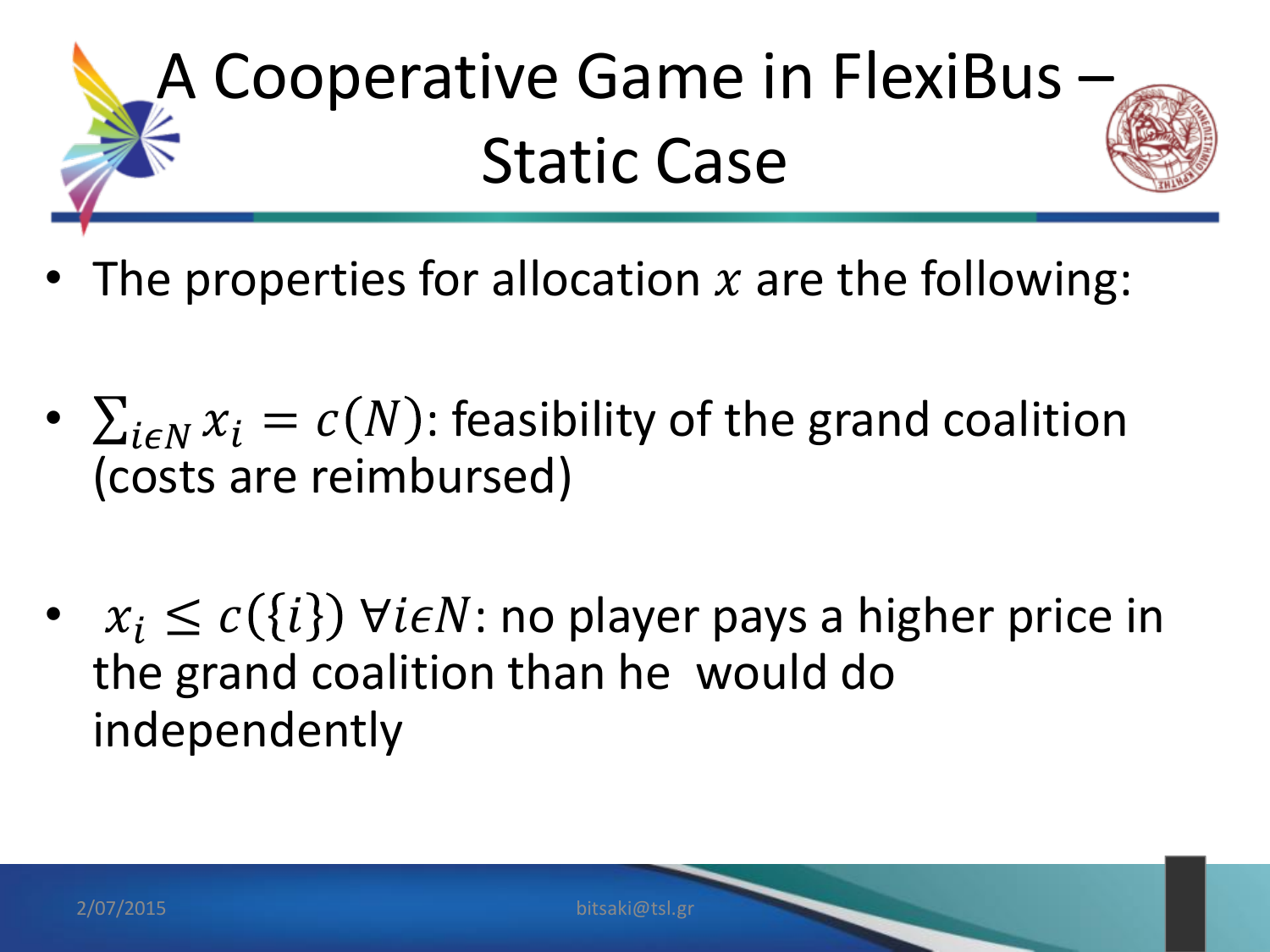

- The route consists of a predefined and fixed number of pick-up points.
- The passengers that will use the route are not known prior to the beginning of the route (a new passenger may enter the route during its execution)
- Passengers may not have the same destination
- The number of passengers is less than bus capacity, so that there is no need for occupying another bus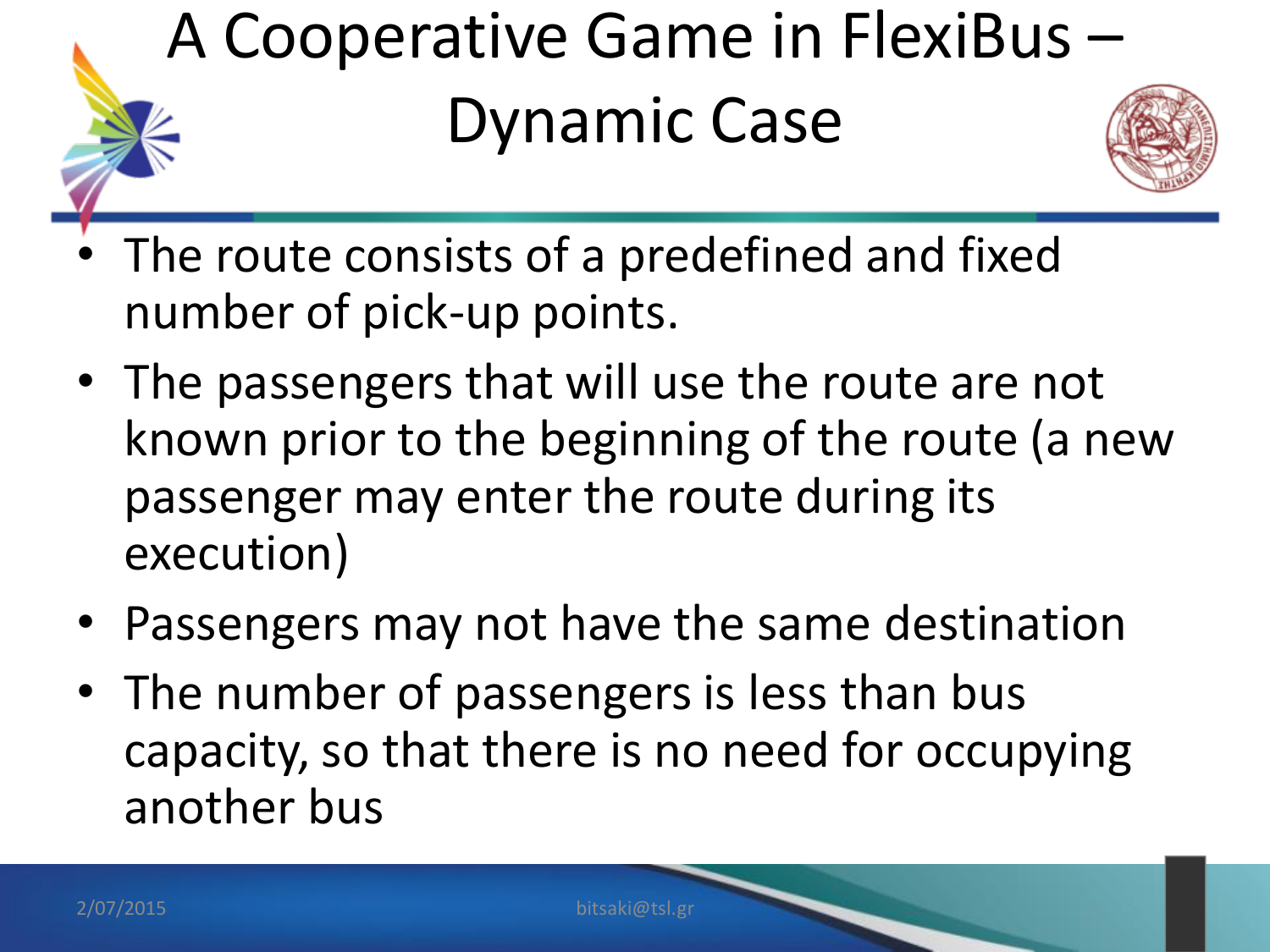#### A Cooperative Game in FlexiBus –

#### Dynamic Case



- During the execution of a FlexiBus we may have the following events:
	- New passenger request
	- Cancellation
	- Bus failure
- Each time an event occurs, a new cooperative game is played (repetition of the game)
	- Calculation of cost, time, utility for each passenger
	- Decisions taken according to new utility
- As more passengers come to the route, the individual costs tend to decrease but the estimated travel times tend to increase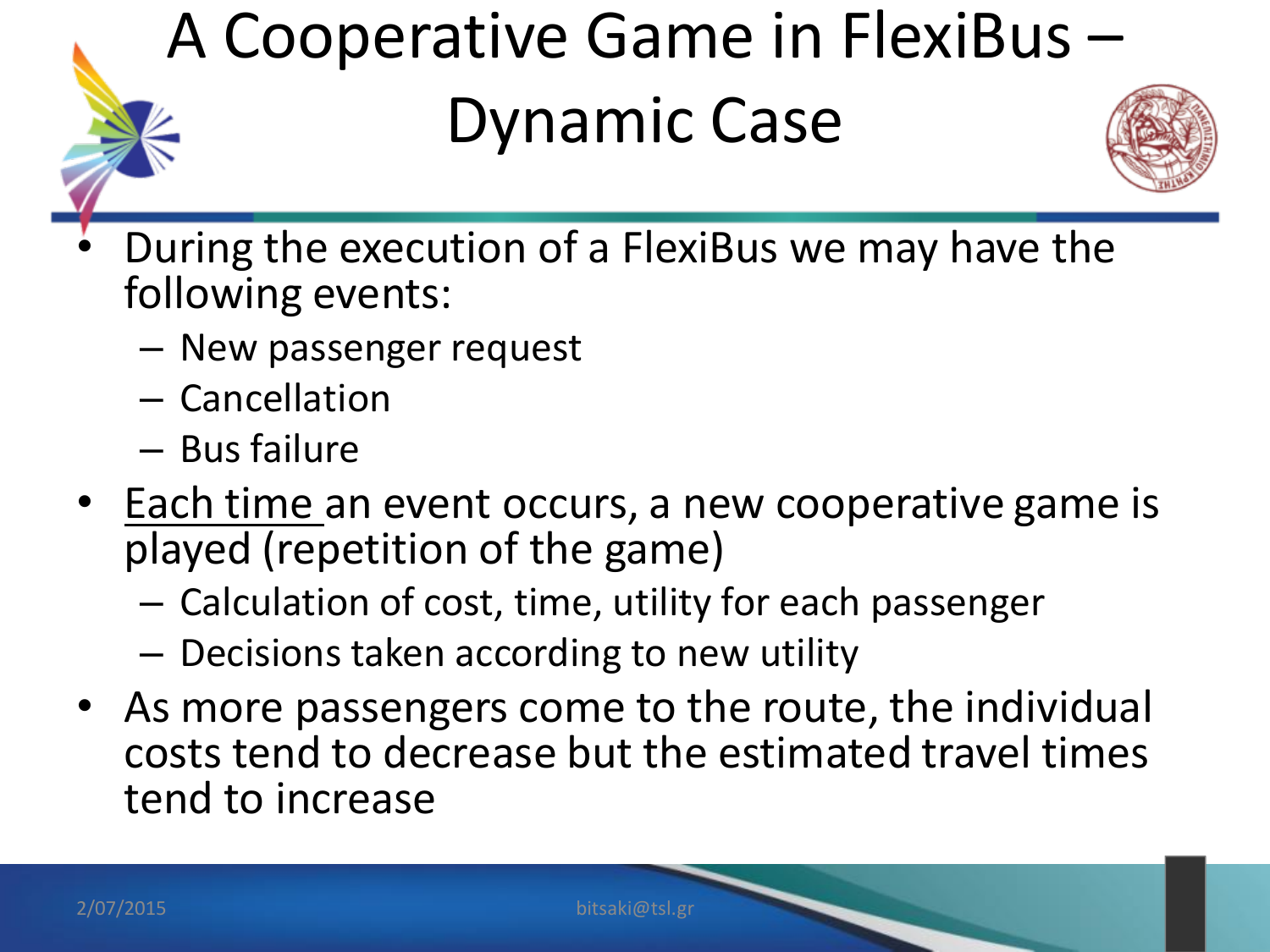

#### 1. New passenger request

- Passenger sends a request to the FlexiBus manager
- The FlexiBus manager calculates new travel times for all current passengers and checks for time constraints
	- If there is one or more violations, new request is rejected
	- If there is no violation
		- the cooperative game is repeated and the manager calculates new costs of all passengers
		- manager sends his availability including expected travel time and expected cost for the new request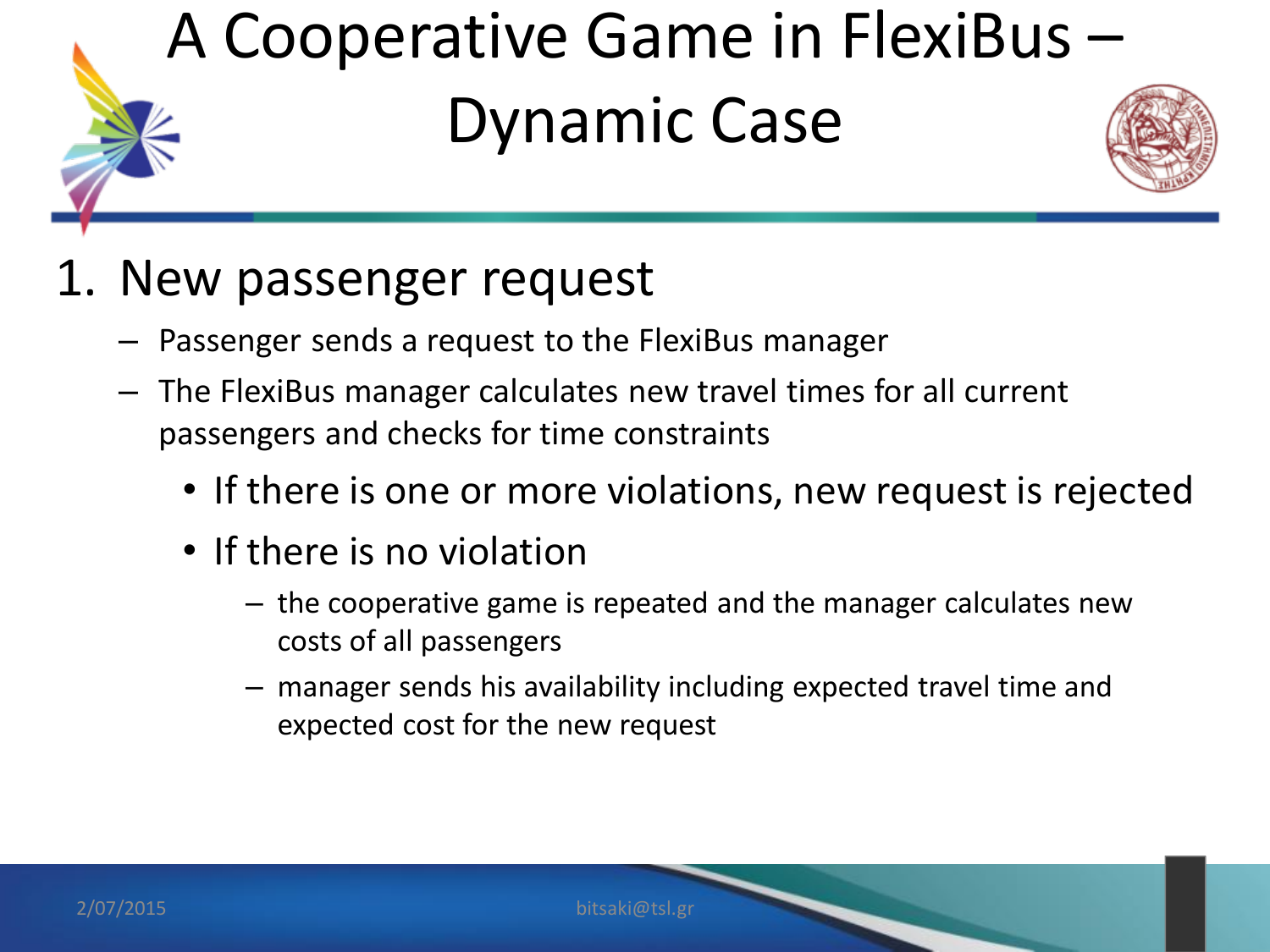

- If new request is accepted
	- Cost of current passengers is decreased
	- Time for current passengers is increased
	- Utility of current passengers is increased for specific types of functions

For example:

$$
u(t,c) = w_1 \frac{e^{a(t_{max}-t)}}{e^{|t_{max}-t|}} + w_2 e^{-\frac{bc}{c_{max}}}
$$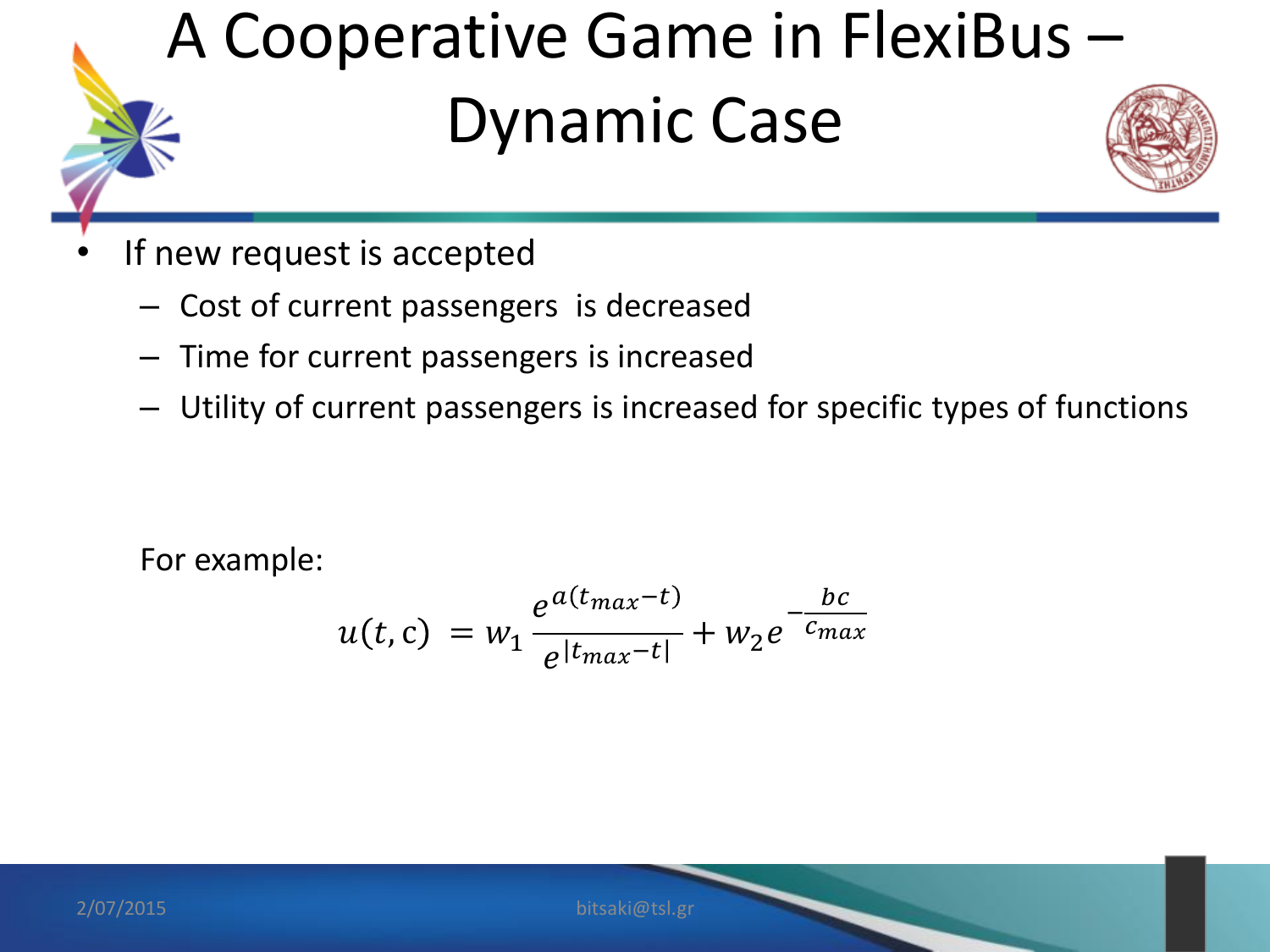

2. Cancellation (FUTURE WORK)

- The passenger pays a reservation price
	- Costs of other passengers are not affected, times are decreased, utilities are increased
- The passenger pays nothing
	- Costs of other passengers are increased, times are decreased, utilities might increase or decrease